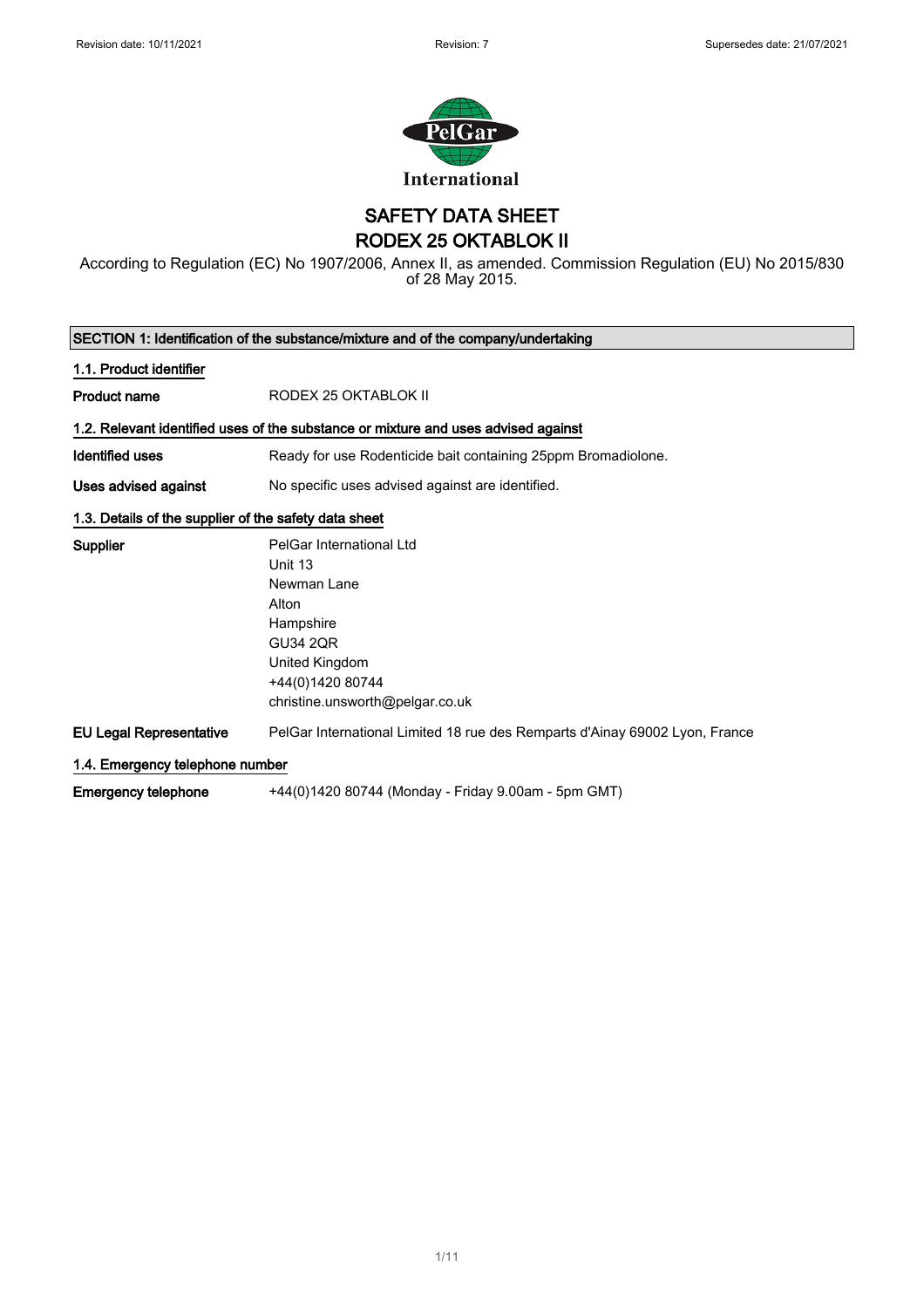| National emergency telephone Austria: +43 1 406 43 43 |                                                                         |
|-------------------------------------------------------|-------------------------------------------------------------------------|
| number                                                | Belgium: 070 245 245                                                    |
|                                                       | Bulgaria: +359 2 9154 233                                               |
|                                                       | Croatia: +3851 2348 342                                                 |
|                                                       | <b>Cyprus: 1401</b>                                                     |
|                                                       | Czech Republic: +420 224 919 293, +420 224 915 402                      |
|                                                       | Denmark: +45 8212 1212                                                  |
|                                                       | Estonia: 16662                                                          |
|                                                       | Finland: 0800 147 111                                                   |
|                                                       | France: +33 (0) 145 42 59 59                                            |
|                                                       | Germany: +44 (0)1420 80744 (9am-5pm Monday- Friday GMT)                 |
|                                                       | Greece: (0030) 2107793777                                               |
|                                                       | Hungary: +36-80-201-199                                                 |
|                                                       | Iceland: (+354) 543 1000 / 112                                          |
|                                                       | Ireland: Members of Public: +353 (01) 809 2166. (8am-10pm daily)        |
|                                                       | Ireland: Healthcare Professionals: +353 (01) 809 2566 (24 hour service) |
|                                                       | Italy: 0382-24444                                                       |
|                                                       | Latvia: +371 67042473                                                   |
|                                                       | Liechtenstein: +44 (0)1420 80744 (9am-5pm Monday- Friday GMT)           |
|                                                       | Lithuania: +370 (85) 2362052                                            |
|                                                       | Luxembourg: 8002 5500                                                   |
|                                                       | Malta: +44 (0)1420 80744 (9am-5pm Monday- Friday GMT)                   |
|                                                       | Netherlands: +31(0)30 274 8888 Healthcare Professionals only            |
|                                                       | Norway: 22 59 13 00                                                     |
|                                                       | Poland: +44 (0)1420 80744 (9am-5pm Monday- Friday GMT)                  |
|                                                       | Portugal: +351 800 250 250                                              |
|                                                       | Romania: +40213183606                                                   |
|                                                       | Slovakia: +421 2 5477 4166                                              |
|                                                       | Slovenia: 112                                                           |
|                                                       | Spain: +34 91 562 04 20                                                 |
|                                                       | Sweden: 112 - Begär Giftinformation                                     |

### SECTION 2: Hazards identification

| 2.1. Classification of the substance or mixture |  |  |
|-------------------------------------------------|--|--|
|                                                 |  |  |

| Classification (EC 1272/2008) |                  |
|-------------------------------|------------------|
| <b>Physical hazards</b>       | Not Classified   |
| <b>Health hazards</b>         | STOT RE 2 - H373 |
| Environmental hazards         | Not Classified   |
| 2.2. Label elements           |                  |

Hazard pictograms



Signal word Warning

Hazard statements **H373 May cause damage to organs (Blood)** through prolonged or repeated exposure.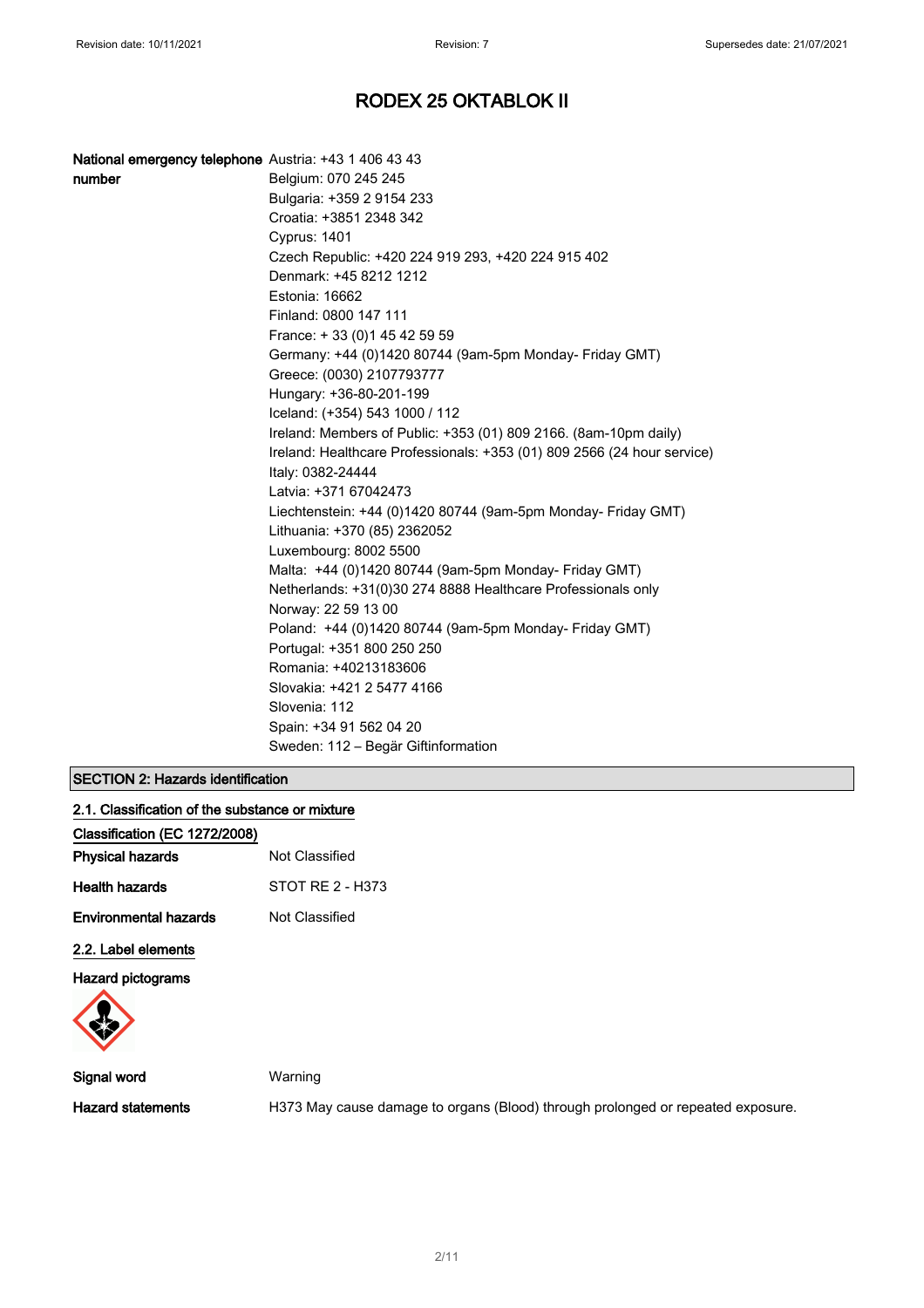| <b>Precautionary statements</b>   | P102 Keep out of reach of children.<br>P103 Read label before use.<br>P262 Do not get in eyes, on skin, or on clothing.<br>P270 Do not eat, drink or smoke when using this product.<br>P273 Avoid release to the environment.<br>P280 Wear protective gloves.<br>P301+P310 IF SWALLOWED: Immediately call a POISON CENTER/ doctor.<br>P314 Get medical advice/ attention if you feel unwell.<br>P404 Store in a closed container.<br>P405 Store locked up.<br>P501 Dispose of contents/ container in accordance with national regulations. |
|-----------------------------------|--------------------------------------------------------------------------------------------------------------------------------------------------------------------------------------------------------------------------------------------------------------------------------------------------------------------------------------------------------------------------------------------------------------------------------------------------------------------------------------------------------------------------------------------|
| Supplemental label<br>information | EUH 208 Contains 1, 2- Benzisothiazolin-3-one. May produce an allergic reaction.<br>Keep / Store away from foodstuffs, beverages and animal feeding stuffs.<br>Use of protective gloves is recommended for Professional users only                                                                                                                                                                                                                                                                                                         |
| UFI                               | UFI: AJ10-003E-500J-AQ1M                                                                                                                                                                                                                                                                                                                                                                                                                                                                                                                   |

2.3. Other hazards

### SECTION 3: Composition/information on ingredients

| 3.2. Mixtures                                                                                                                       |                      |
|-------------------------------------------------------------------------------------------------------------------------------------|----------------------|
| Ethyl vanillin                                                                                                                      | < 0.1%               |
| CAS number: 121-32-4                                                                                                                | EC number: 204-464-7 |
| Classification<br>Eye Irrit. 2 - H319                                                                                               |                      |
| 2,2'-Imino Diethanol                                                                                                                | < 0.1%               |
| CAS number: 111-42-2                                                                                                                | EC number: 203-868-0 |
| Classification<br>Acute Tox. 4 - H302<br>Skin Irrit. 2 - H315<br>Eye Dam. 1 - H318<br>STOT RE 2 - H373<br>Aquatic Chronic 3 - H412  |                      |
| 1,2-BENZISOTHIAZOLIN-3-ONE                                                                                                          | < 0.1%               |
| CAS number: 2634-33-5                                                                                                               | EC number: 220-120-9 |
| M factor (Acute) = $1$                                                                                                              |                      |
| Classification<br>Acute Tox. 4 - H302<br>Skin Irrit. 2 - H315<br>Eye Dam. 1 - H318<br>Skin Sens. 1 - H317<br>Aquatic Acute 1 - H400 |                      |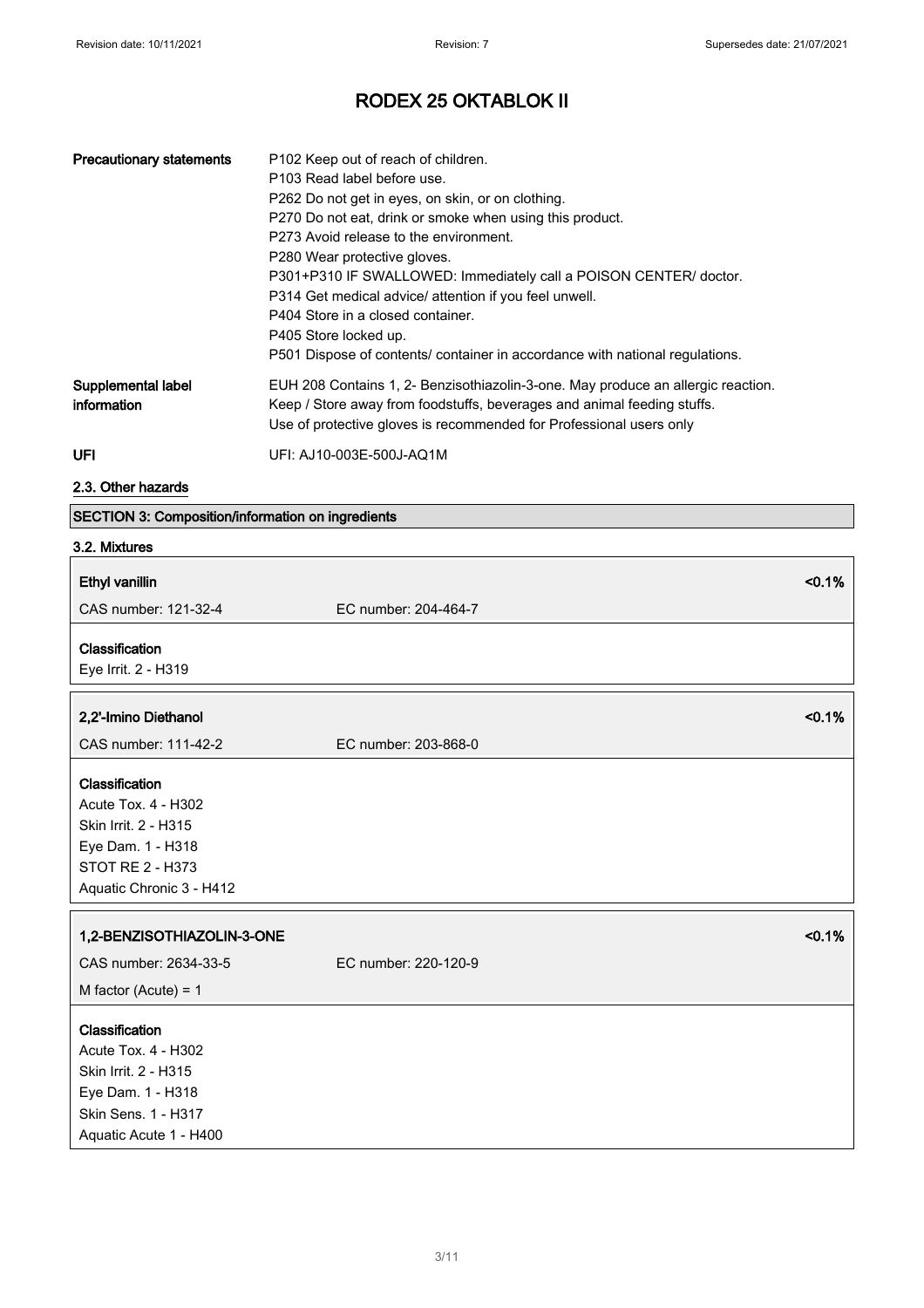| <b>BROMADIOLONE (EU)</b>                                            |                          | 0.0025%   |
|---------------------------------------------------------------------|--------------------------|-----------|
| CAS number: 28772-56-7                                              | EC number: 249-205-9     |           |
| M factor (Acute) = $1$                                              | M factor (Chronic) = $1$ |           |
| Classification                                                      |                          |           |
| Acute Tox. 1 - H300                                                 |                          |           |
| Acute Tox. 1 - H310                                                 |                          |           |
| Acute Tox. 1 - H330                                                 |                          |           |
| Repr. 1B - H360D                                                    |                          |           |
| <b>STOT RE 1 - H372</b>                                             |                          |           |
| Aquatic Acute 1 - H400                                              |                          |           |
| Aquatic Chronic 1 - H410                                            |                          |           |
| Denatonium Benzoate                                                 |                          | $< 0.1\%$ |
| CAS number: 3734-33-6                                               | EC number: 223-095-2     |           |
| Classification                                                      |                          |           |
| Acute Tox. 4 - H302                                                 |                          |           |
| Aquatic Chronic 3 - H412                                            |                          |           |
| The full text for all hazard statements is displayed in Section 16. |                          |           |

#### SECTION 4: First aid measures

### 4.1. Description of first aid measures

| General information | In case of accident or if you feel unwell, seek medical advice immediately (show the label<br>where possible). Advice for Medical Doctors: Bromadiolone is an indirect anti-coaqulant.<br>Phytomenadione, Vitamin K, is antidotal. Determin prothrombin time not less than 18 hours<br>after consumption. If elevated, administer Vitamin K1 until prothrombin time normalises.<br>Continue determination of prothrombin time for two weeks after withdrawal of antidote and<br>resume treatment if elevation occurs in that time. |
|---------------------|------------------------------------------------------------------------------------------------------------------------------------------------------------------------------------------------------------------------------------------------------------------------------------------------------------------------------------------------------------------------------------------------------------------------------------------------------------------------------------------------------------------------------------|
| Inhalation          | Due to the physical nature of this product, exposure by this route is unlikely. Seek medical<br>attention if symptoms persist.                                                                                                                                                                                                                                                                                                                                                                                                     |
| Ingestion           | Rinse mouth. Do not induce vomiting. Get medical attention immediately.                                                                                                                                                                                                                                                                                                                                                                                                                                                            |
| <b>Skin contact</b> | May cause irritation to susceptible persons. If skin irritation occurs wash with soap and water.<br>Remove contaminated clothing. Get medical attention if symptoms are severe or persist.                                                                                                                                                                                                                                                                                                                                         |
| Eye contact         | May cause eye irritation to susceptible persons. Rinse immediately with plenty of water and<br>seek medical advice.                                                                                                                                                                                                                                                                                                                                                                                                                |

### 4.2. Most important symptoms and effects, both acute and delayed

4.3. Indication of any immediate medical attention and special treatment needed

#### SECTION 5: Firefighting measures

#### 5.1. Extinguishing media

| Suitable extinguishing media      | Extinguish with alcohol-resistant foam, carbon dioxide, dry powder or water fog. Use fire-<br>extinguishing media suitable for the surrounding fire. |
|-----------------------------------|------------------------------------------------------------------------------------------------------------------------------------------------------|
| Unsuitable extinguishing<br>media | Do not use water jet as an extinguisher, as this will spread the fire.                                                                               |

5.2. Special hazards arising from the substance or mixture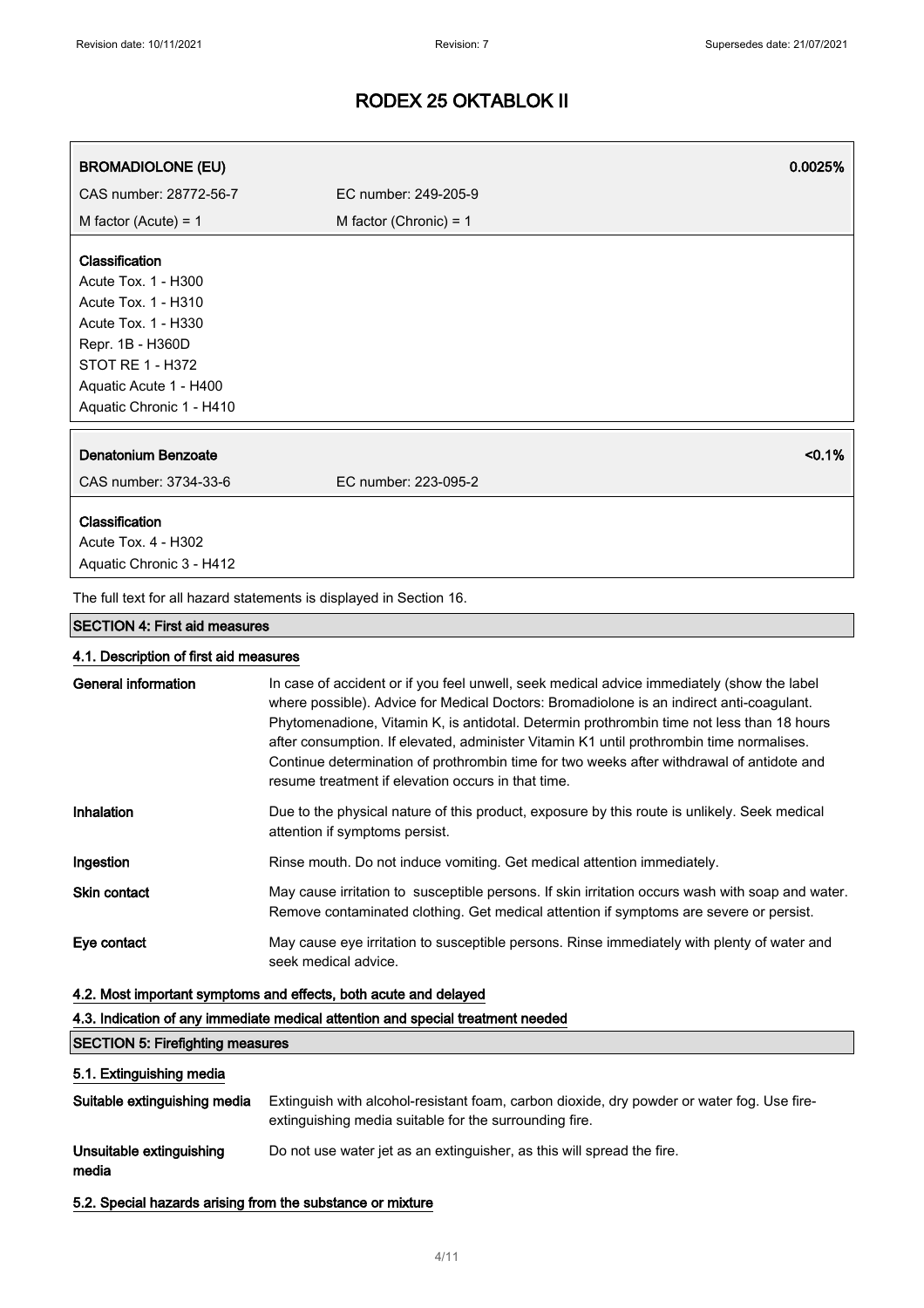| Specific hazards                                          | None known.                                                                                                                                                                                                                                                                                                                                                                       |
|-----------------------------------------------------------|-----------------------------------------------------------------------------------------------------------------------------------------------------------------------------------------------------------------------------------------------------------------------------------------------------------------------------------------------------------------------------------|
| <b>Hazardous combustion</b><br>products                   | Thermal decomposition or combustion products may include the following substances:<br>Harmful gases or vapours.                                                                                                                                                                                                                                                                   |
| 5.3. Advice for firefighters                              |                                                                                                                                                                                                                                                                                                                                                                                   |
| Protective actions during<br>firefighting                 | Avoid breathing fire gases or vapours. Evacuate area. Cool containers exposed to heat with<br>water spray and remove them from the fire area if it can be done without risk. Cool containers<br>exposed to flames with water until well after the fire is out.                                                                                                                    |
| Special protective equipment<br>for firefighters          | Wear positive-pressure self-contained breathing apparatus (SCBA) and appropriate protective<br>clothing. Firefighter's clothing conforming to European standard EN469 (including helmets,<br>protective boots and gloves) will provide a basic level of protection for chemical incidents.                                                                                        |
| <b>SECTION 6: Accidental release measures</b>             |                                                                                                                                                                                                                                                                                                                                                                                   |
|                                                           | 6.1. Personal precautions, protective equipment and emergency procedures                                                                                                                                                                                                                                                                                                          |
| <b>Personal precautions</b>                               | No specific recommendations. For personal protection, see Section 8.                                                                                                                                                                                                                                                                                                              |
| 6.2. Environmental precautions                            |                                                                                                                                                                                                                                                                                                                                                                                   |
| <b>Environmental precautions</b>                          | Avoid discharge to the aquatic environment.                                                                                                                                                                                                                                                                                                                                       |
| 6.3. Methods and material for containment and cleaning up |                                                                                                                                                                                                                                                                                                                                                                                   |
| Methods for cleaning up                                   | Reuse or recycle products wherever possible. Collect spillage with a shovel and broom, or<br>similar and reuse, if possible. Collect and place in suitable waste disposal containers and seal<br>securely. Flush contaminated area with plenty of water. Wash thoroughly after dealing with a<br>spillage. Dispose of contents/container in accordance with national regulations. |
| 6.4. Reference to other sections                          |                                                                                                                                                                                                                                                                                                                                                                                   |
|                                                           |                                                                                                                                                                                                                                                                                                                                                                                   |
| Reference to other sections                               | For personal protection, see Section 8. For waste disposal, see Section 13.                                                                                                                                                                                                                                                                                                       |
| <b>SECTION 7: Handling and storage</b>                    |                                                                                                                                                                                                                                                                                                                                                                                   |
| 7.1. Precautions for safe handling                        |                                                                                                                                                                                                                                                                                                                                                                                   |
| Usage precautions                                         | Avoid contact with skin and eyes. Keep away from heat, hot surfaces, sparks, open flames<br>and other ignition sources. No smoking. Good personal hygiene is necessary. Wash hands<br>and contaminated areas with water and soap before leaving the work site. Read label before<br>use.                                                                                          |
|                                                           | 7.2. Conditions for safe storage, including any incompatibilities                                                                                                                                                                                                                                                                                                                 |
| <b>Storage precautions</b>                                | Store in a cool, dry location. Store only in the original receptacle. Keep containers tightly<br>closed in a well-ventilated place. Take suitable precautions when opening sealed containers,<br>as pressure can build up during storage.<br>Keep away from sources of heat. Keep out of the reach of children. Store away from<br>foodstuffs. Keep away from oxidizing agents.   |
| Storage class                                             | Miscellaneous hazardous material storage.                                                                                                                                                                                                                                                                                                                                         |
| 7.3. Specific end use(s)                                  |                                                                                                                                                                                                                                                                                                                                                                                   |
| Usage description                                         | Ready to use Rodenticide bait containing 25ppm Bromadiolone.                                                                                                                                                                                                                                                                                                                      |
| SECTION 8: Exposure controls/Personal protection          |                                                                                                                                                                                                                                                                                                                                                                                   |

Occupational exposure limits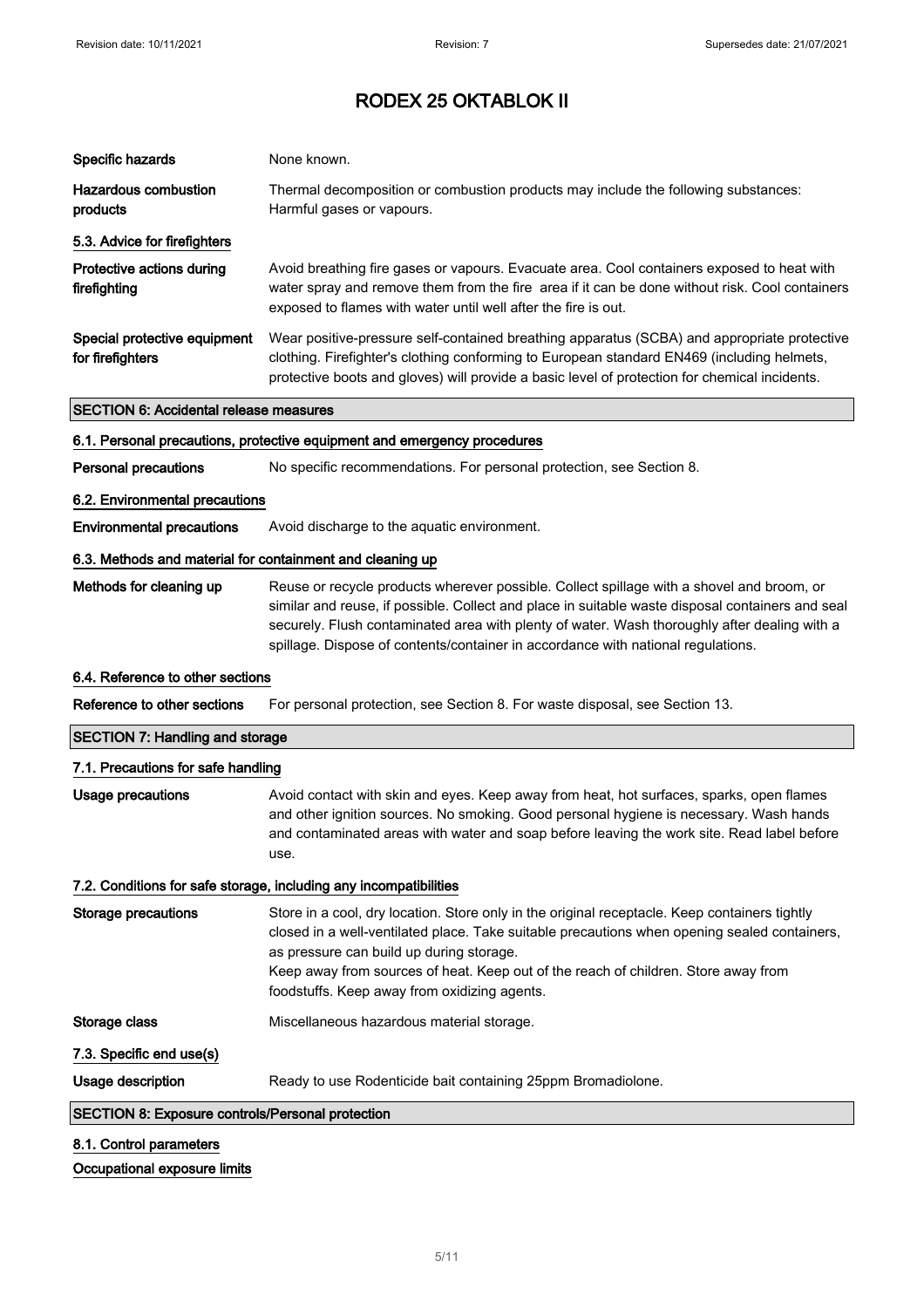Propane-1,2-diol (Propane-1,2-diol Particulates) WEL 8-Hr limit mg/M3: 10 Propane-1,2-diol (Propane-1,2-diol total vapour and particulates) WEL 8-Hr limit ppm: 150 WEL 8Hr limit mg/M3: 474 Sugar (Sucrose) WEL 8-Hr limit mg/M3: 10 WEL 15 min limit mg/M3: 20 Paraffin Wax WEL 8-Hr limit mg/M3: 2 WEL 15 min limit mg/M3: 6

Paraffin Wax (Paraffin wax fume) WEL 8-Hr limit mg/M3: 2 WEL 15 min limit mg/M3: 6

#### 8.2. Exposure controls

Protective equipment

| Appropriate engineering<br>controls | No specific ventilation requirements.                                                                                                                                                             |
|-------------------------------------|---------------------------------------------------------------------------------------------------------------------------------------------------------------------------------------------------|
| Personal protection                 | Body protection must be chosen depending on activity and possible exposure, for example<br>apron, protecting boots, chemical-protection suit.                                                     |
| Eye/face protection                 | No specific eye protection required during normal use.                                                                                                                                            |
| Hand protection                     | Suitable chemical resistant gloves are recommended for professional users.                                                                                                                        |
| Other skin and body<br>protection   | Handle in accordance with good hygiene and safety practice. Wearing of closed work clothing<br>is recommended. Avoid contact with the skin, eyes and clothing. Store work clothing<br>separately. |
| Hygiene measures                    | Wash hands thoroughly after handling. Wash at the end of each work shift and before eating,<br>smoking and using the toilet. Do not eat, drink or smoke when using this product.                  |
| Respiratory protection              | No specific recommendations. Provide adequate ventilation.                                                                                                                                        |
| Environmental exposure<br>controls  | Not regarded as dangerous for the environment.                                                                                                                                                    |

#### SECTION 9: Physical and chemical properties

#### 9.1. Information on basic physical and chemical properties

| Appearance                                      | Wax Block.                             |
|-------------------------------------------------|----------------------------------------|
| Colour                                          | Red.                                   |
| Odour                                           | Slight.                                |
| Odour threshold                                 | No information available.              |
| рH                                              | No information available.              |
| Melting point                                   | approx. 60 $^{\circ}$ C (for the wax). |
| Initial boiling point and range                 | No information available.              |
| Flash point                                     | No information available.              |
| <b>Evaporation rate</b>                         | Not relevant.                          |
| <b>Evaporation factor</b>                       | No information available.              |
| Flammability (solid, gas)                       | combustible                            |
| Upper/lower flammability or<br>explosive limits | No information available.              |
| <b>Other flammability</b>                       | No information available.              |
| Vapour pressure                                 | Not relevant.                          |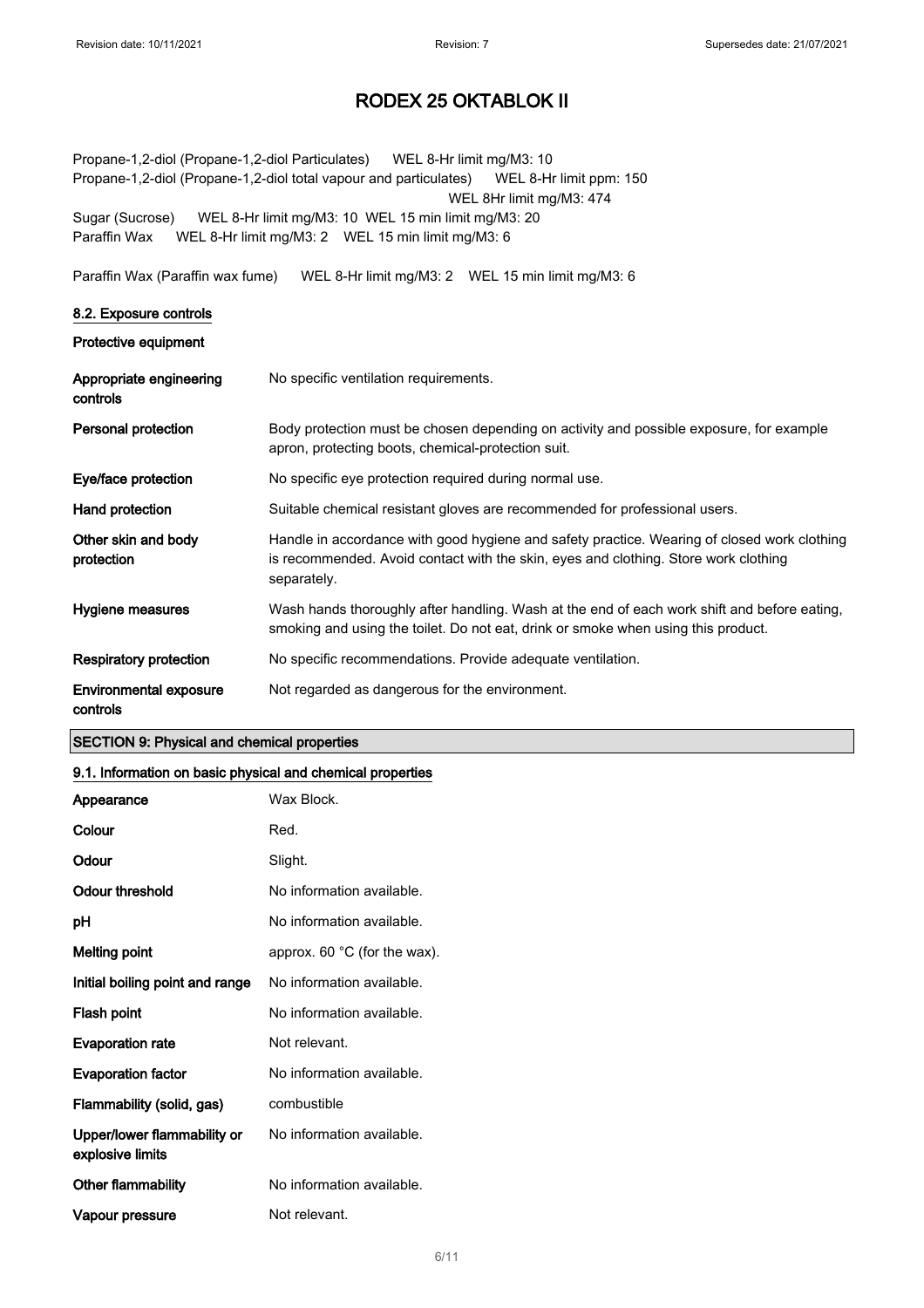| Vapour density                                                      | Not relevant.                                                                                                                                                           |  |
|---------------------------------------------------------------------|-------------------------------------------------------------------------------------------------------------------------------------------------------------------------|--|
| <b>Relative density</b>                                             | No information available.                                                                                                                                               |  |
| <b>Bulk density</b>                                                 | No information available.                                                                                                                                               |  |
| Solubility(ies)                                                     | Immiscible with water.                                                                                                                                                  |  |
| <b>Partition coefficient</b>                                        | Not relevant.                                                                                                                                                           |  |
| Auto-ignition temperature                                           | No information available.                                                                                                                                               |  |
| <b>Decomposition Temperature</b>                                    | No information available.                                                                                                                                               |  |
| <b>Viscosity</b>                                                    | No information available.                                                                                                                                               |  |
| <b>Explosive properties</b>                                         | Not considered to be explosive.                                                                                                                                         |  |
| <b>Oxidising properties</b>                                         | Not oxidising.                                                                                                                                                          |  |
| 9.2. Other information                                              |                                                                                                                                                                         |  |
| <b>SECTION 10: Stability and reactivity</b>                         |                                                                                                                                                                         |  |
| 10.1. Reactivity                                                    |                                                                                                                                                                         |  |
| Reactivity                                                          | There are no known reactivity hazards associated with this product.                                                                                                     |  |
| 10.2. Chemical stability                                            |                                                                                                                                                                         |  |
| <b>Stability</b>                                                    | Stable at normal ambient temperatures and when used as recommended. Stable under the<br>prescribed storage conditions.                                                  |  |
| 10.3. Possibility of hazardous reactions                            |                                                                                                                                                                         |  |
| Possibility of hazardous<br>reactions                               | Keep away from: Oxidising agents.                                                                                                                                       |  |
| 10.4. Conditions to avoid                                           |                                                                                                                                                                         |  |
| <b>Conditions to avoid</b>                                          | Heat, sparks, flames.                                                                                                                                                   |  |
| 10.5. Incompatible materials                                        |                                                                                                                                                                         |  |
| Materials to avoid                                                  | No specific material or group of materials is likely to react with the product to produce a<br>hazardous situation.                                                     |  |
| 10.6. Hazardous decomposition products                              |                                                                                                                                                                         |  |
| Hazardous decomposition<br>products                                 | Does not decompose when used and stored as recommended. Thermal decomposition or<br>combustion products may include the following substances: Harmful gases or vapours. |  |
| <b>SECTION 11: Toxicological information</b>                        |                                                                                                                                                                         |  |
| 11.1. Information on toxicological effects                          |                                                                                                                                                                         |  |
| Acute toxicity - oral<br>Notes (oral LD <sub>50</sub> )             | >2000 mg/kg                                                                                                                                                             |  |
| Acute toxicity - dermal<br>Notes (dermal LD <sub>50</sub> )         | >2000 mg/kg                                                                                                                                                             |  |
| Acute toxicity - inhalation<br>Notes (inhalation LC <sub>50</sub> ) | $>5$ mg/l (Dust)                                                                                                                                                        |  |
| Skin corrosion/irritation<br>Skin corrosion/irritation              | Not irritating.                                                                                                                                                         |  |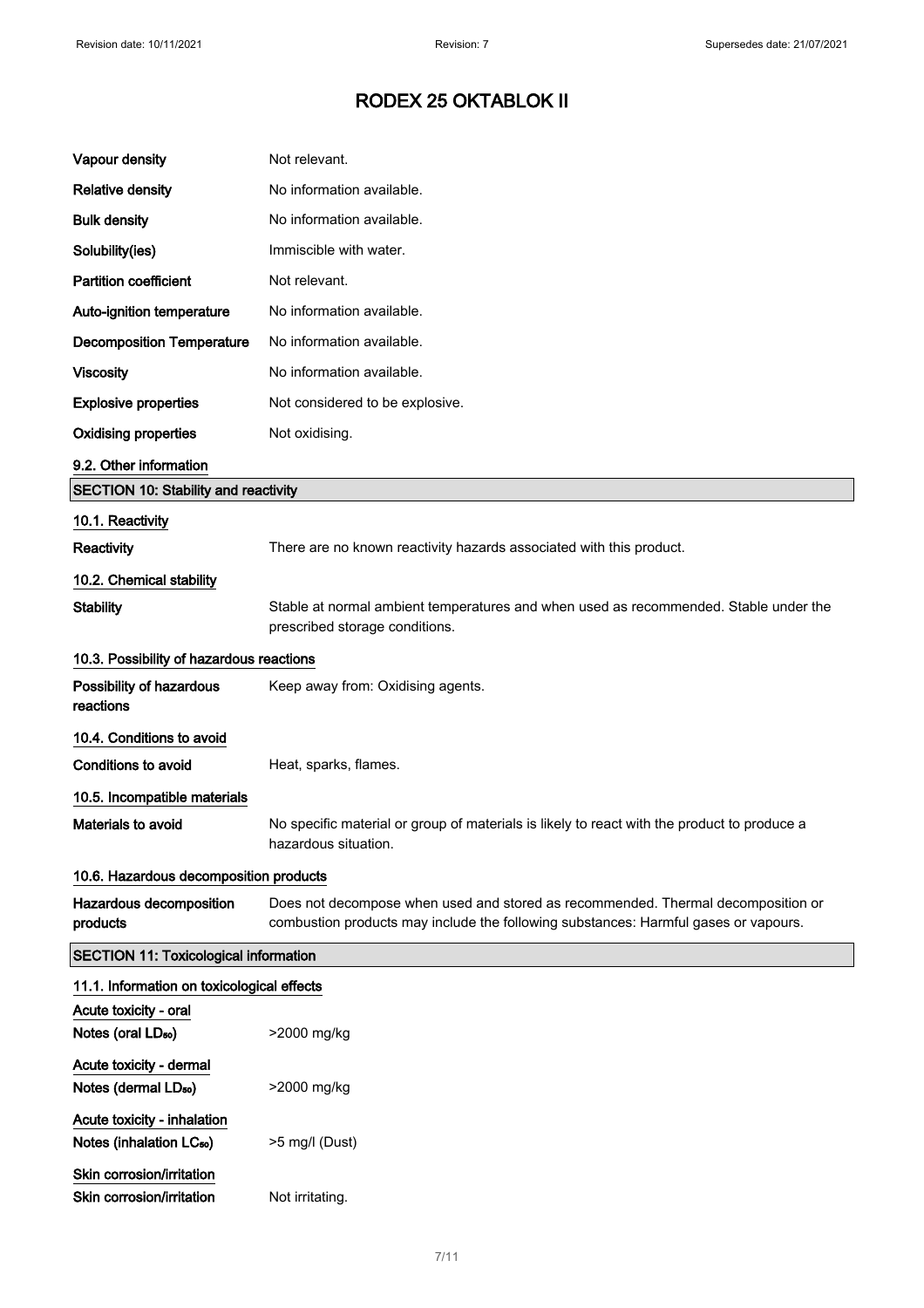| Animal data                                                    | Based on available data the classification criteria are not met.                                                                                                                                     |  |
|----------------------------------------------------------------|------------------------------------------------------------------------------------------------------------------------------------------------------------------------------------------------------|--|
| Serious eye damage/irritation<br>Serious eye damage/irritation | Based on available data the classification criteria are not met.                                                                                                                                     |  |
| Respiratory sensitisation<br>Respiratory sensitisation         | Based on available data the classification criteria are not met.                                                                                                                                     |  |
| <b>Skin sensitisation</b><br><b>Skin sensitisation</b>         | Based on available data the classification criteria are not met.                                                                                                                                     |  |
| Germ cell mutagenicity<br>Genotoxicity - in vitro              | Based on available data the classification criteria are not met.                                                                                                                                     |  |
| Carcinogenicity<br>Carcinogenicity                             | Based on available data the classification criteria are not met.                                                                                                                                     |  |
| <b>IARC</b> carcinogenicity                                    | None of the ingredients are listed or exempt.                                                                                                                                                        |  |
| Reproductive toxicity                                          |                                                                                                                                                                                                      |  |
| Reproductive toxicity - fertility                              | Based on available data the classification criteria are not met.                                                                                                                                     |  |
| Reproductive toxicity -<br>development                         | Contains an ingredient listed as: Reprotoxic                                                                                                                                                         |  |
| Specific target organ toxicity - single exposure               |                                                                                                                                                                                                      |  |
| STOT - single exposure                                         | Not classified as a specific target organ toxicant after a single exposure.                                                                                                                          |  |
| Specific target organ toxicity - repeated exposure             |                                                                                                                                                                                                      |  |
| STOT - repeated exposure                                       | STOT RE 2 - H373 May cause damage to organs through prolonged or repeated exposure.                                                                                                                  |  |
| Aspiration hazard<br>Aspiration hazard                         | Not relevant. Solid.                                                                                                                                                                                 |  |
| <b>General information</b>                                     | The severity of the symptoms described will vary dependent on the concentration and the<br>length of exposure.                                                                                       |  |
| Inhalation                                                     | No specific symptoms known.                                                                                                                                                                          |  |
| Ingestion                                                      | See section 4 - First Aid                                                                                                                                                                            |  |
| Skin contact                                                   | Prolonged contact may cause dryness of the skin.                                                                                                                                                     |  |
| Eye contact                                                    | No specific symptoms known.                                                                                                                                                                          |  |
| Route of exposure                                              | Ingestion Inhalation Skin and/or eye contact                                                                                                                                                         |  |
| <b>Toxicity of ingredients</b>                                 | Denatonium Benzoate: LD50 Oral (Rat) = 584 mg/kg  LC50 (Rat) 4h: >8.7 mg/l<br>Bromadiolone Acute Oral ≤5mg/kg Acute Dermal ≤50mg/kg Acute Inhalation ≤0.05mg/kg<br>(Commission Regulation 2016/1179) |  |
| <b>SECTION 12: Ecological information</b>                      |                                                                                                                                                                                                      |  |
| Ecotoxicity                                                    | Not regarded as dangerous for the environment.                                                                                                                                                       |  |
| 12.1. Toxicity                                                 |                                                                                                                                                                                                      |  |
| <b>Toxicity</b>                                                | Based on available data the classification criteria are not met.                                                                                                                                     |  |
| 12.2. Persistence and degradability                            |                                                                                                                                                                                                      |  |

Persistence and degradability The degradability of the product is not known.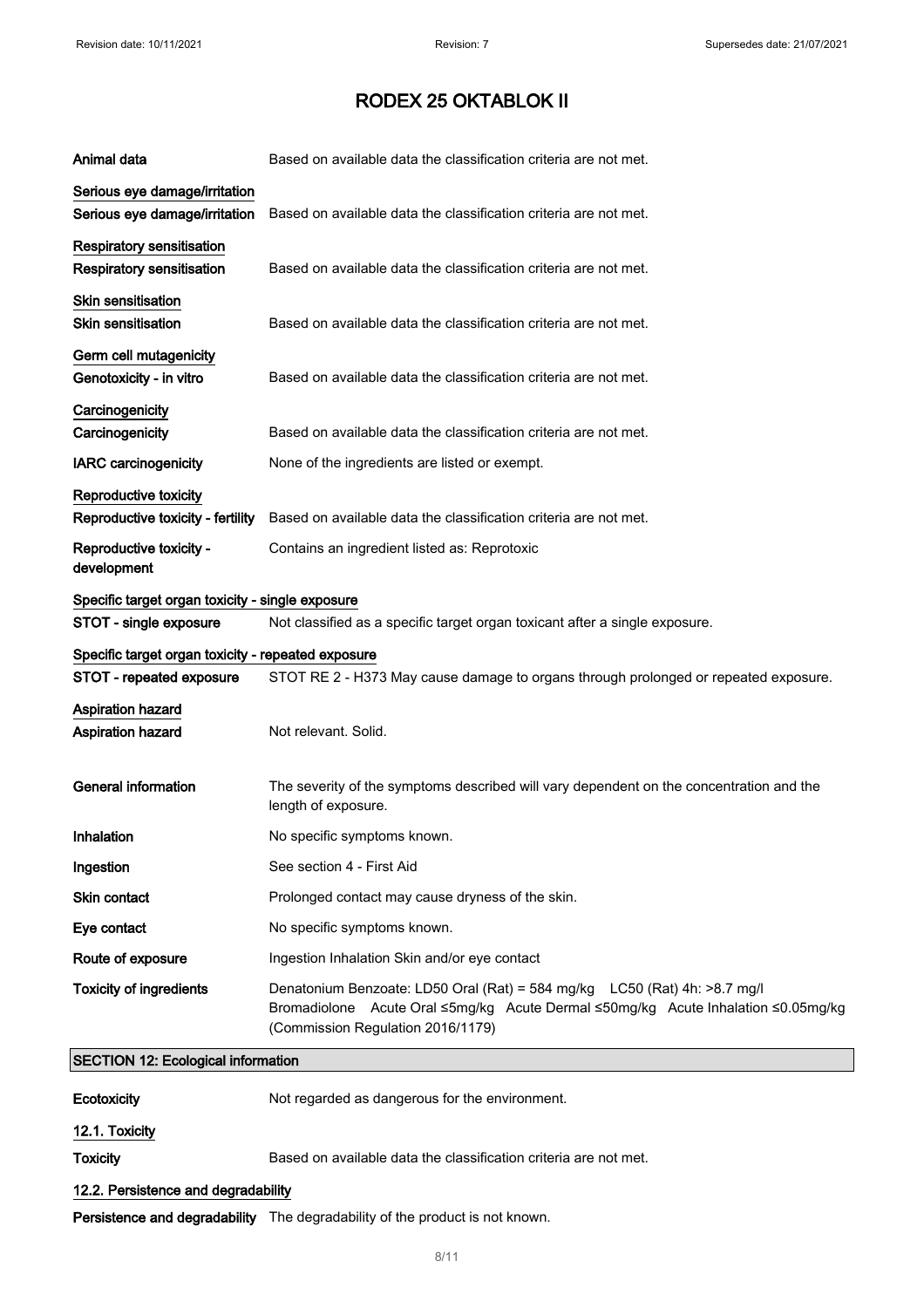| 12.3. Bioaccumulative potential                                                                |                                                                                                                                                                           |  |
|------------------------------------------------------------------------------------------------|---------------------------------------------------------------------------------------------------------------------------------------------------------------------------|--|
| <b>Bioaccumulative potential</b>                                                               | No data available on bioaccumulation.                                                                                                                                     |  |
| <b>Partition coefficient</b>                                                                   | Not relevant.                                                                                                                                                             |  |
| 12.4. Mobility in soil                                                                         |                                                                                                                                                                           |  |
| <b>Mobility</b>                                                                                | No data available.                                                                                                                                                        |  |
| 12.5. Results of PBT and vPvB assessment                                                       |                                                                                                                                                                           |  |
| 12.6. Other adverse effects                                                                    |                                                                                                                                                                           |  |
| Other adverse effects                                                                          | Toxic to mammals, including domesticated animals and birds if ingested. Exposure of non-<br>target animals should be prevented.                                           |  |
| <b>Toxicity of ingredients</b>                                                                 | <b>Bromadiolone</b><br>Daphnia EC50/48Hr = 5.79 mg/l Rainbow trout LC50/96Hr = 2.89 mg/l                                                                                  |  |
| <b>SECTION 13: Disposal considerations</b>                                                     |                                                                                                                                                                           |  |
| 13.1. Waste treatment methods                                                                  |                                                                                                                                                                           |  |
| <b>General information</b>                                                                     | This material and its container must be disposed of in a safe way.                                                                                                        |  |
| <b>Disposal methods</b>                                                                        | Dispose of in accordance with applicable regional, national, and local laws and regulations.<br>Dispose of Contaminated packaging as unused product unless fully cleaned. |  |
| <b>Waste class</b>                                                                             | Waste disposal key number from EWC is 20 01 19 (Pesticides)                                                                                                               |  |
| <b>SECTION 14: Transport information</b>                                                       |                                                                                                                                                                           |  |
| General                                                                                        | The product is not covered by international regulations on the transport of dangerous goods<br>(IMDG, IATA, ADR/RID).                                                     |  |
| 14.1. UN number                                                                                |                                                                                                                                                                           |  |
| Not applicable.                                                                                |                                                                                                                                                                           |  |
| 14.2. UN proper shipping name                                                                  |                                                                                                                                                                           |  |
| Not applicable.                                                                                |                                                                                                                                                                           |  |
| 14.3. Transport hazard class(es)                                                               |                                                                                                                                                                           |  |
| No transport warning sign required.                                                            |                                                                                                                                                                           |  |
| 14.4. Packing group                                                                            |                                                                                                                                                                           |  |
| Not applicable.                                                                                |                                                                                                                                                                           |  |
| 14.5. Environmental hazards                                                                    |                                                                                                                                                                           |  |
| Environmentally hazardous substance/marine pollutant<br>No.                                    |                                                                                                                                                                           |  |
| 14.6. Special precautions for user                                                             |                                                                                                                                                                           |  |
| Not applicable.                                                                                |                                                                                                                                                                           |  |
|                                                                                                | 14.7. Transport in bulk according to Annex II of MARPOL and the IBC Code                                                                                                  |  |
| Transport in bulk according to Not applicable.<br>Annex II of MARPOL 73/78<br>and the IBC Code |                                                                                                                                                                           |  |
| <b>SECTION 15: Regulatory information</b>                                                      |                                                                                                                                                                           |  |
|                                                                                                | 15.1. Safety, health and environmental regulations/legislation specific for the substance or mixture                                                                      |  |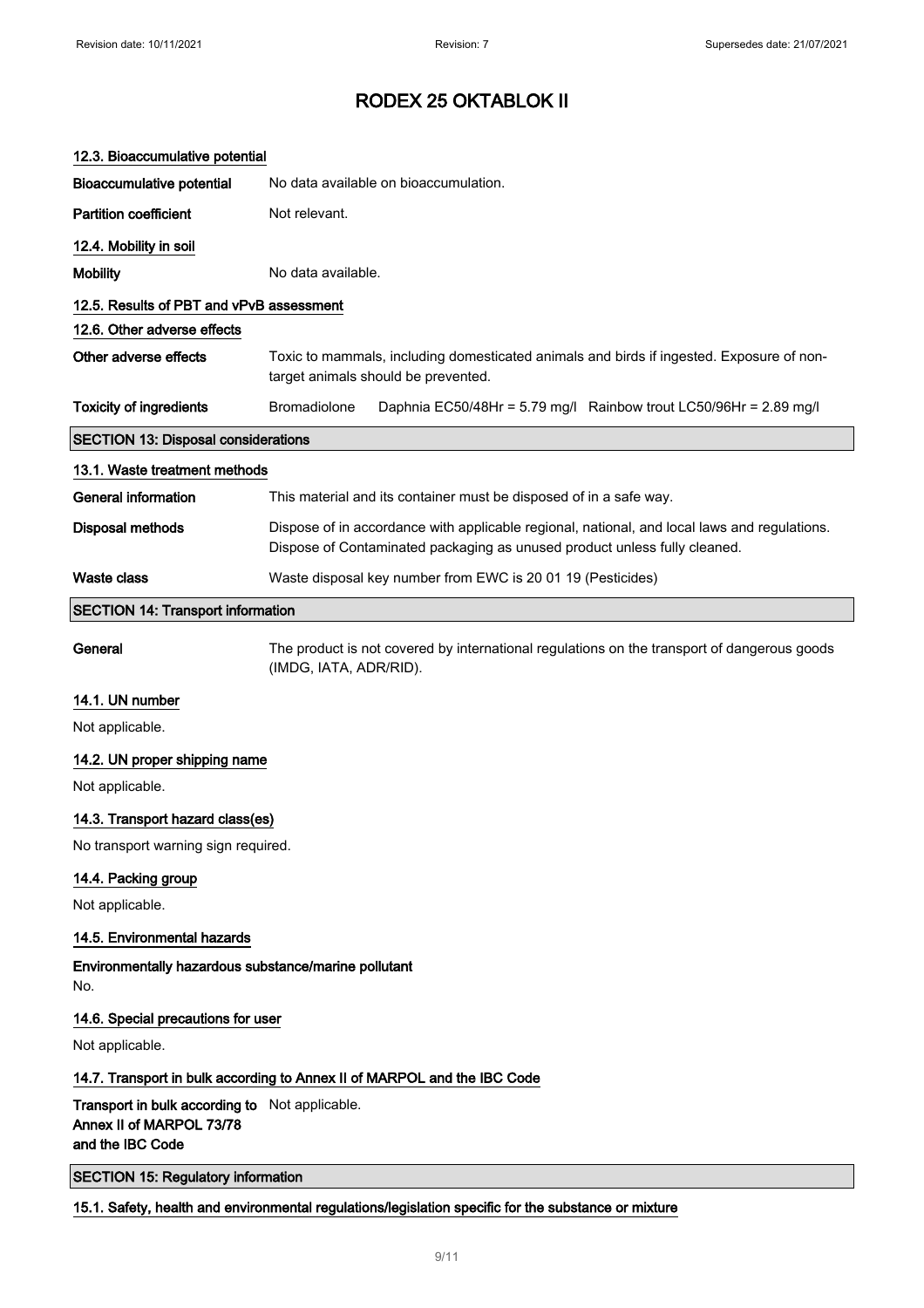| <b>National regulations</b> | Authorisation number: IE/BPA 70571<br>Health and Safety at Work etc. Act 1974 (as amended).<br>EH40/2005 Workplace exposure limits.<br>The Carriage of Dangerous Goods and Use of Transportable Pressure Equipment<br>Regulations 2009 (SI 2009 No. 1348) (as amended) ["CDG 2009"].                                                                                                                                                                                 |
|-----------------------------|----------------------------------------------------------------------------------------------------------------------------------------------------------------------------------------------------------------------------------------------------------------------------------------------------------------------------------------------------------------------------------------------------------------------------------------------------------------------|
| EU legislation              | Regulation (EC) No 1907/2006 of the European Parliament and of the Council of 18<br>December 2006 concerning the Registration, Evaluation, Authorisation and Restriction of<br>Chemicals (REACH) (as amended).<br>Commission Regulation (EU) No 2015/830 of 28 May 2015.<br>Regulation (EC) No 1272/2008 of the European Parliament and of the Council of 16<br>December 2008 on classification, labelling and packaging of substances and mixtures (as<br>amended). |

### 15.2. Chemical safety assessment

No chemical safety assessment has been carried out.

#### Inventories

#### EU - EINECS/ELINCS

None of the ingredients are listed or exempt.

#### SECTION 16: Other information

| Abbreviations and acronyms<br>used in the safety data sheet                   | ADR: European Agreement concerning the International Carriage of Dangerous Goods by<br>Road.<br>ADN: European Agreement concerning the International Carriage of Dangerous Goods by<br>Inland Waterways.<br>RID: European Agreement concerning the International Carriage of Dangerous Goods by<br>Rail.<br>IATA: International Air Transport Association.<br>ICAO: Technical Instructions for the Safe Transport of Dangerous Goods by Air.<br>IMDG: International Maritime Dangerous Goods.<br>CAS: Chemical Abstracts Service.<br>ATE: Acute Toxicity Estimate.<br>LC <sub>50</sub> : Lethal Concentration to 50 % of a test population.<br>LD <sub>50</sub> : Lethal Dose to 50% of a test population (Median Lethal Dose).<br>EC <sub>50</sub> : 50% of maximal Effective Concentration.<br>PBT: Persistent, Bioaccumulative and Toxic substance.<br>vPvB: Very Persistent and Very Bioaccumulative. |
|-------------------------------------------------------------------------------|-----------------------------------------------------------------------------------------------------------------------------------------------------------------------------------------------------------------------------------------------------------------------------------------------------------------------------------------------------------------------------------------------------------------------------------------------------------------------------------------------------------------------------------------------------------------------------------------------------------------------------------------------------------------------------------------------------------------------------------------------------------------------------------------------------------------------------------------------------------------------------------------------------------|
| <b>Classification abbreviations</b><br>and acronyms                           | STOT RE = Specific target organ toxicity-repeated exposure                                                                                                                                                                                                                                                                                                                                                                                                                                                                                                                                                                                                                                                                                                                                                                                                                                                |
| <b>Classification procedures</b><br>according to Regulation (EC)<br>1272/2008 | STOT RE 2 - H373: Commission Regulation (EU) 2016/1179                                                                                                                                                                                                                                                                                                                                                                                                                                                                                                                                                                                                                                                                                                                                                                                                                                                    |
| <b>Revision date</b>                                                          | 10/11/2021                                                                                                                                                                                                                                                                                                                                                                                                                                                                                                                                                                                                                                                                                                                                                                                                                                                                                                |
| Revision                                                                      | 7                                                                                                                                                                                                                                                                                                                                                                                                                                                                                                                                                                                                                                                                                                                                                                                                                                                                                                         |
| Supersedes date                                                               | 21/07/2021                                                                                                                                                                                                                                                                                                                                                                                                                                                                                                                                                                                                                                                                                                                                                                                                                                                                                                |
| <b>SDS number</b>                                                             | 21767                                                                                                                                                                                                                                                                                                                                                                                                                                                                                                                                                                                                                                                                                                                                                                                                                                                                                                     |